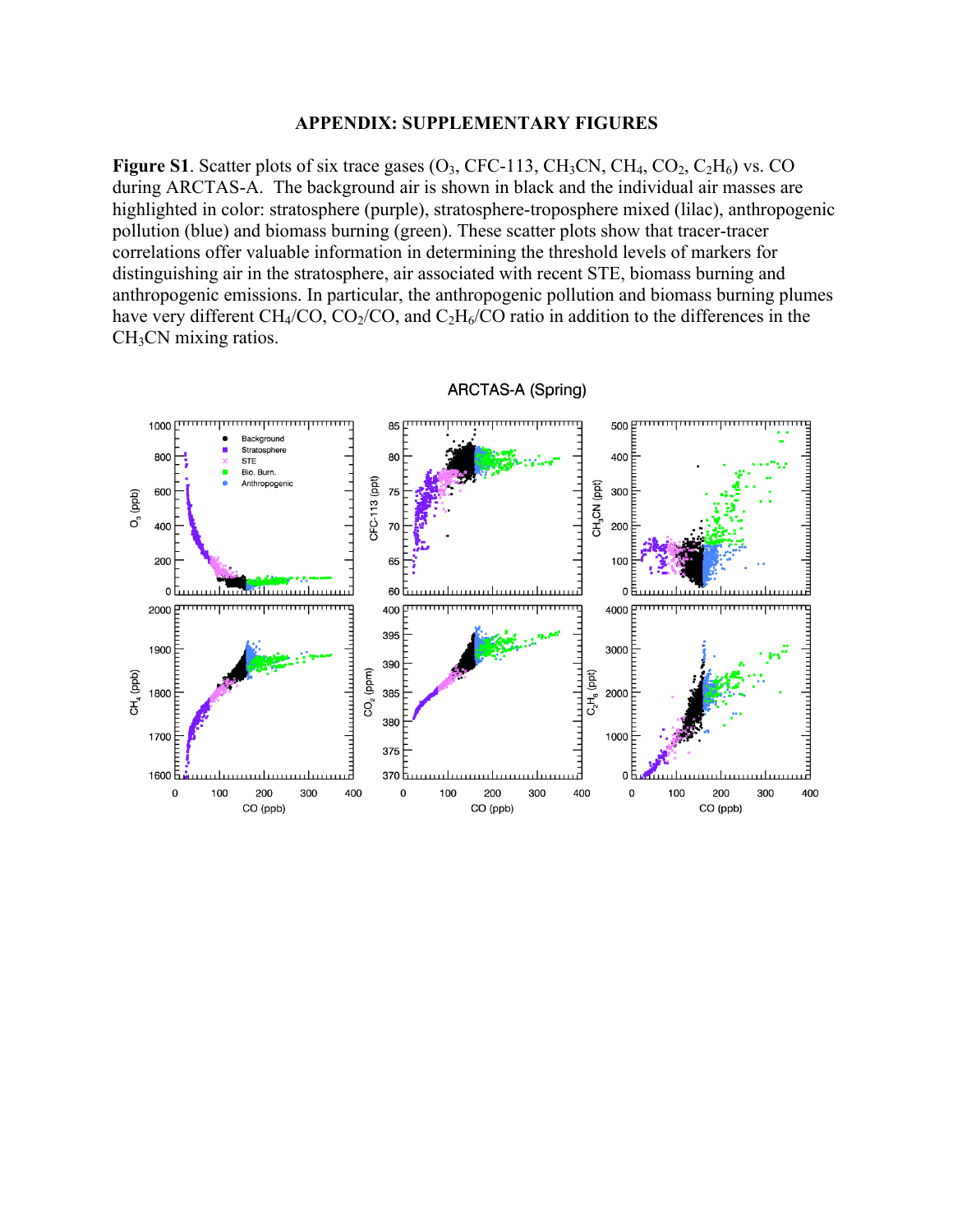

ARCTAS-B (Summer)

**Figure S2.** Similar to Figure S1 but for ARCTAS-B.